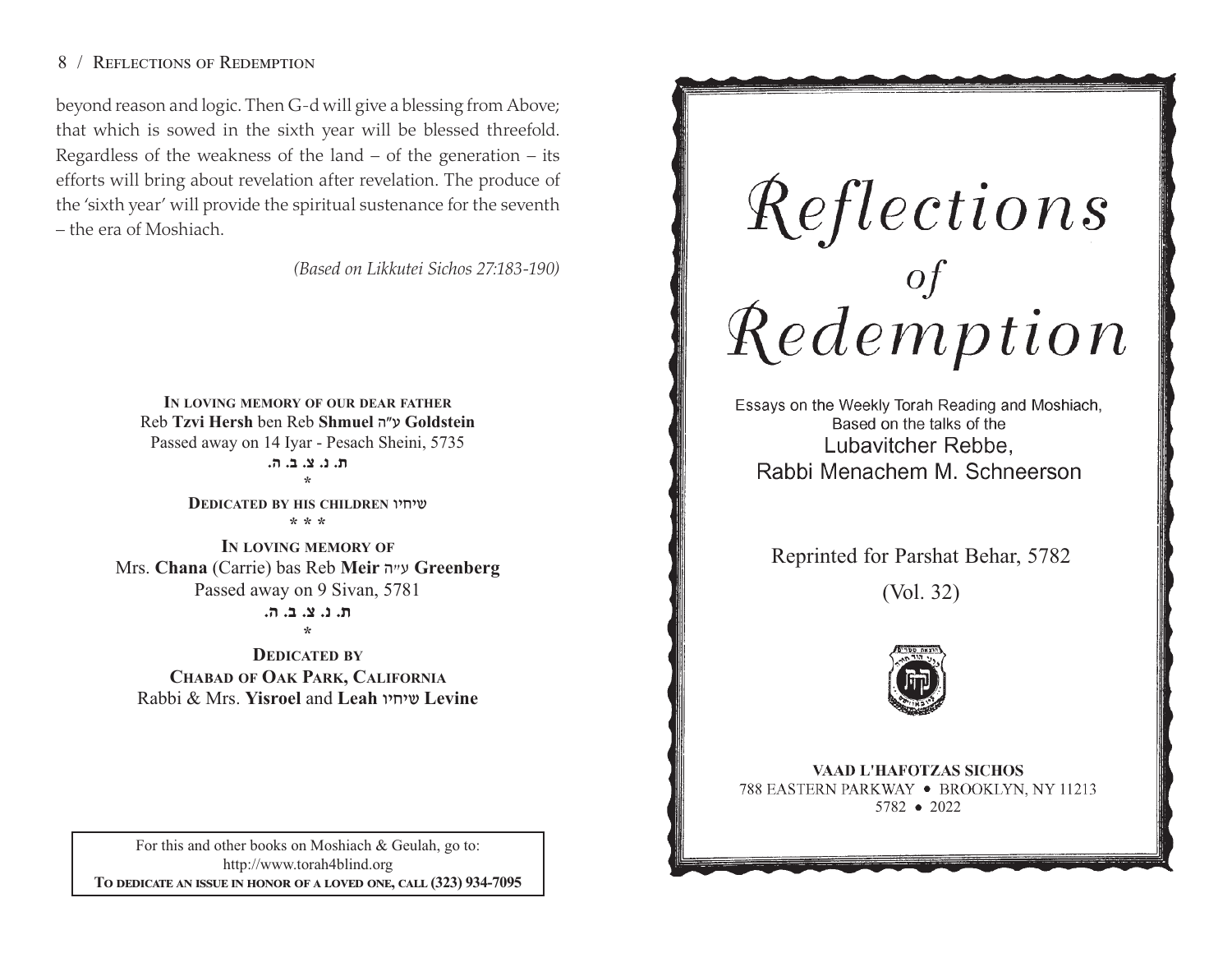**IN LOVING MEMORY OF**Horav **Schneur Zalman Halevi** v"g ben Horav **Yitzchok Elchonon Halevi** s"hv **Shagalov** Passed away on 21 Tamuz, 5766 Reb **Dovid Asniel** ben Reb **Eliyahu** <sup>v</sup>"g **Ekman**Passed away on 5 Sivan - Erev Shavuot, 5765 Mrs. **Devora Rivka** bas Reb **Yosef Eliezer** v"g **Marenburg** Passed away on the second day of Rosh Chodesh Adar, 5766 Reb **Yitzchok Moshe** (Ian) ben Reb **Dovid Asniel** v"g **Ekman (Santiago, Chile)** Passed away on the 24th day of Shevat, 5769 **/v /c /m /b /,AND IN HONOR OF** Mrs. **Esther Shaindel** bas **Fraidel Chedva** whj,a **Shagalov DEDICATED BY**Rabbi & Mrs. **Yosef Y.** and **Gittel Rochel** uhjha

Reprinted with permission by: **Moshiach Awareness Center,** a Project of: **Enlightenment For The Blind, Inc.** 602 North Orange Drive. Los Angeles, CA 90036 Tel.: (323) 934-7095 \* Fax: (323) 934-7092

**Shagalov**

http://www.torah4blind.org e-mail: yys@torah4blind.org

**Rabbi Yosef Y. Shagalov, Executive Director**

Printed in the U.S.A.

will be fruitful and that there will be plenty to eat, we are only asking, how will that happen? What method will G-d use to provide us with our needs during the Shemittah year? Will it be natural or miraculous? Will it be manna, as in the desert? To this G-d answers that the land itself will produce enough for three years. The sixth year will be bountiful beyond measure, beyond nature, beyond reason.

G-d's statement that "I will command my blessing in the sixth year, and it will provide produce for three years" is not only a situation beyond nature, it's the opposite of nature. According to nature, the land becomes weaker each year. This fact is one of the reasons for Shemittah, to give the land a rest and allow it to renew itself. And precisely when the land is weakest does G-d promise it will produce three times as much! This is why the Jewish people will certainly ask, "What shall we eat" – because the answer goes beyond reason and logic.

The question applies not only to the past, to Shemittah during the years when the Temple stood, but to the future as well, to the times of Moshiach, that of the Third Temple. We are in the sixth year, the sixth millennium, that which precedes Moshiach. Since our sustenance in the era of Redemption depends on our actions now, what shall we eat? G-d has promised Redemption if we observe the mitzvos. "But we can neither sow, nor gather in our increase." We cannot even maintain the level of Torah and mitzvos of previous generations, much less increase it. How can we bring Moshiach? We are the weakest generation. The strength of our observance has decreased from generation to generation. The ability of Torah and mitzvos to sustain us seems depleted.

*G-d* answers and promises "I will command my blessing." Let the Jewish people perform the work of the sixth year, the mitzvos of the time of exile. Let them act with self-sacrifice and a devotion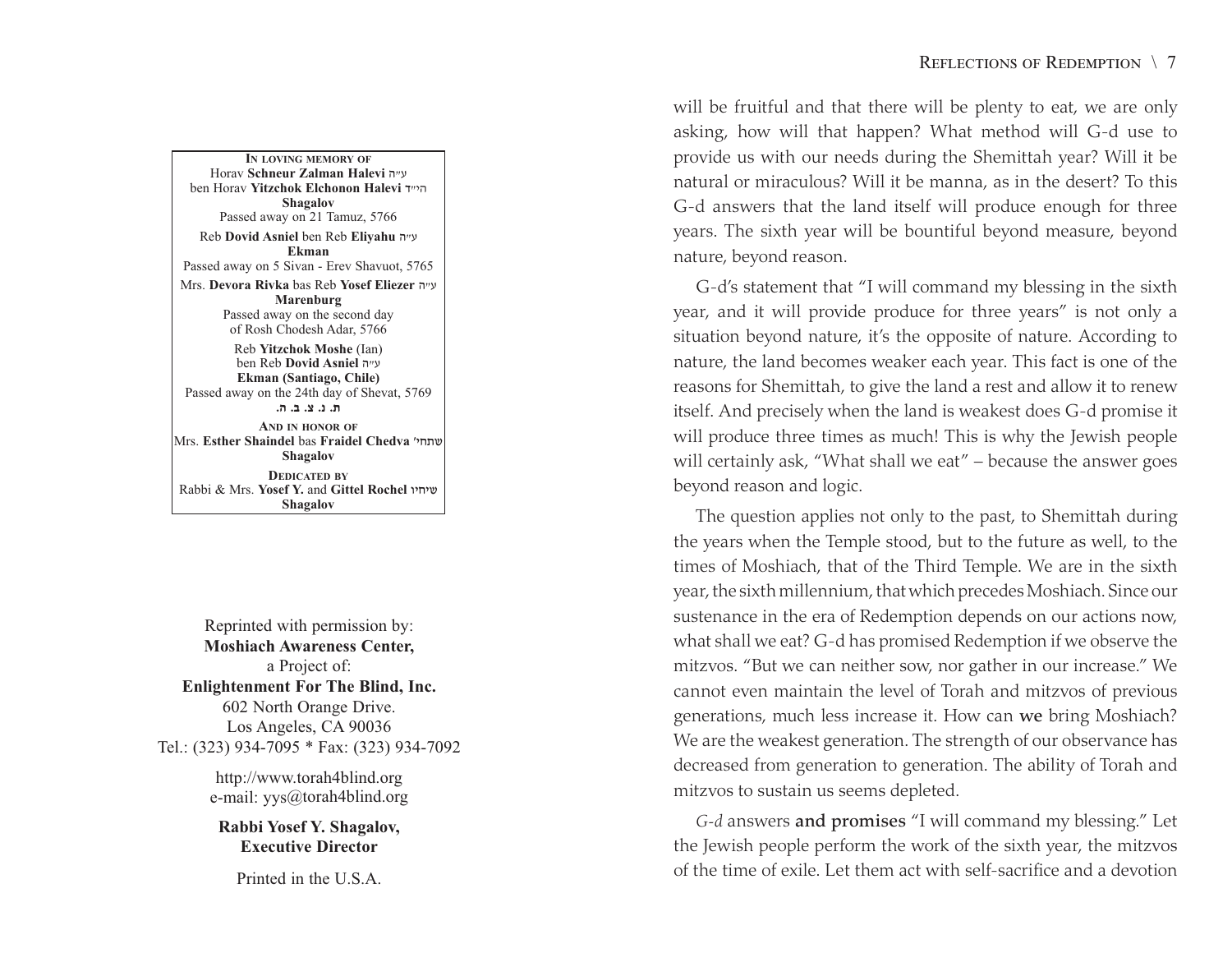## 6 / REFLECTIONS OF REDEMPTION

We must conclude that when the Torah assures us <sup>a</sup> question will be asked, it also tells us why the question will be asked. That is, the grammatical construction of When-Then, of When you will ask, Then there will be such-and-such <sup>a</sup> response, indicates the nature and appropriateness of the question.

For example, the Torah uses the same construction elsewhere, in regard to redemption of the first born. It says, "When your son will ask, what is this?" and we are told to answer him in a certain way. Later, the Torah advises us regarding a different situation. There it says, "When your son will ask, what are these testimonies, statutes and ordinances?" There, too, we are to answer according to his motivation and mental capacity.

We see, therefore, that there are different types of questions, each with a different motivation. The grammatical construction of When-Then tells us the type of question and the nature of the response. That a particular question must and will be asked doesn't necessarily indicate <sup>a</sup> lack of faith. Rather, it indicates the relationship the questioner has with G-d.

Let's look at the verse in question with this in mind. It states: ""When you will ask, what shall we eat in the seventh year? We may not sow, nor gather in our increase." The details – "We may not sow, nor gather in our increase" – may seem superfluous, but they're not. They are part of the question. So, the question is not really about what we will eat, but how we will eat. (This is reminiscent of the wise son, one of the four sons discussed on Passover. He, too, asks about details – "When your son will ask, what are these testimonies, statutes and ordinances?" The details indicate that his question is not if we should observe the laws, nor even what laws should be observed, but rather, how should we observe them.)

In other words, since G-d has already promised that the land

# Reflections<br>demption

Essays on the Weekly Torah Reading and Moshiach, Based on the talks of the Lubavitcher Rebbe. Rabbi Menachem M. Schneerson

by Dovid Yisroel Ber Kaufmann